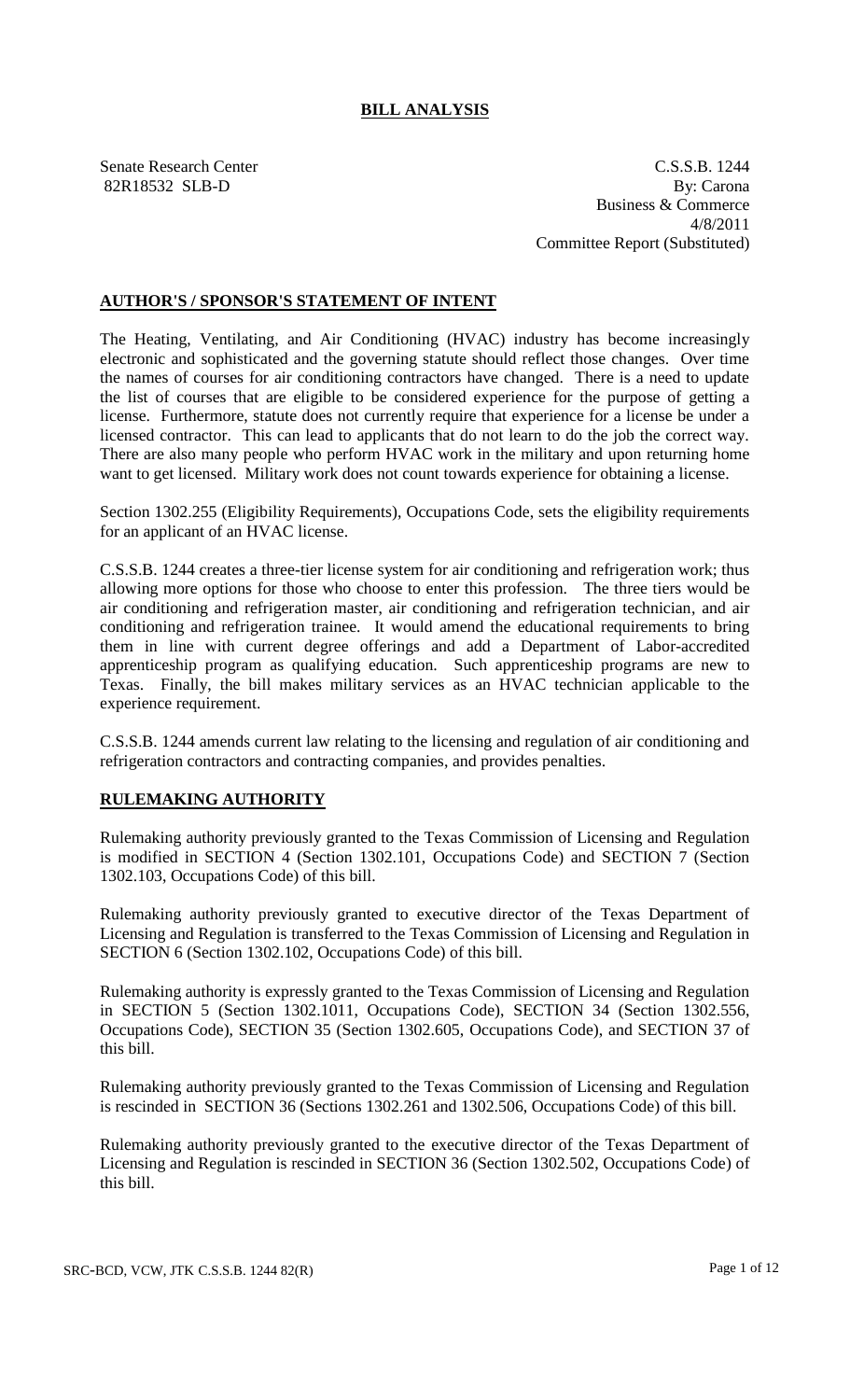### **SECTION BY SECTION ANALYSIS**

SECTION 1. Amends the heading to Chapter 1302, Occupations, Code, to read as follows:

#### CHAPTER 1302. AIR CONDITIONING AND REFRIGERATION PROFESSIONALS

SECTION 2. Amends Section 1302.001, Occupations Code, to provide that this chapter may be cited as the Air Conditioning and Refrigeration License Law, rather than the Air Conditioning and Refrigeration Contractor Law

SECTION 3. Amends Section 1302.002, Occupations Code, by amending Subdivisions (1), (4), and (5-a) and adding Subdivision (5-c), to redefine "advisory board," "air conditioning and refrigeration master," "air conditioning and refrigeration technician," and to define "air conditioning and refrigeration trainee," respectively.

SECTION 4. Amends Section 1302.101(a), Occupations Code, to require the Texas Commission of Licensing and Regulation (TCLR) to adopt rules for the practice of air conditioning and refrigeration contracting and maintenance work that are at least as strict as the standards provided by the Uniform Mechanical Code, and the International Mechanical Code.

SECTION 5. Amends Subchapter C, Chapter 1302, Occupations Code, by adding Section 1302.1011, as follows:

Sec. 1302.1011. RULES REGARDING AIR CONDITIONING AND REFRIGERATION CONTRACTING COMPANIES. Requires TCLR to adopt rules:

(1) providing for the licensing of persons and entities under this chapter, including requirements for the issuance and renewal of a license;

(2) establishing fees necessary for the administration of this chapter, including fees for issuance and renewal of licenses; and

(3) implementing the requirements of this chapter as applicable to persons, entities, and activities regulated under this chapter.

SECTION 6. Amends Section 1302.102, Occupations Code, as follows:

Sec. 1302.102. INSURANCE REQUIREMENTS. Deletes existing Subsection (a) designation. Requires TCLR, rather than the executive director of the Texas Department of Licensing and Regulation (executive director; TDLR), by rule to set insurance requirements for an air conditioning and refrigeration contracting company licensed under this chapter, rather than a license holder under this chapter.

Deletes existing Subsection (b) authorizing the executive director to waive the insurance requirements for a license holder who does not engage in air conditioning and refrigeration contracting for the public.

SECTION 7. Amends Section 1302.103, Occupations Code, as follows:

Sec. 1302.103. New heading: USE AND DISPLAY OF LICENSE. Requires TCLR, with the advice of the air conditioning and refrigeration contractors advisory board (advisory board) to adopt rules relating to the use, display, and advertisement of a license under this chapter.

SECTION 8. Amends Section 1302.105, Occupations Code, as follows:

Sec. 1302.105. New heading: PERSONNEL. Deletes existing Subsection (a) designation. Deletes existing Subsection (b) requiring TDLR to employ at least two fulltime air conditioning and refrigeration contractors to serve as examiners.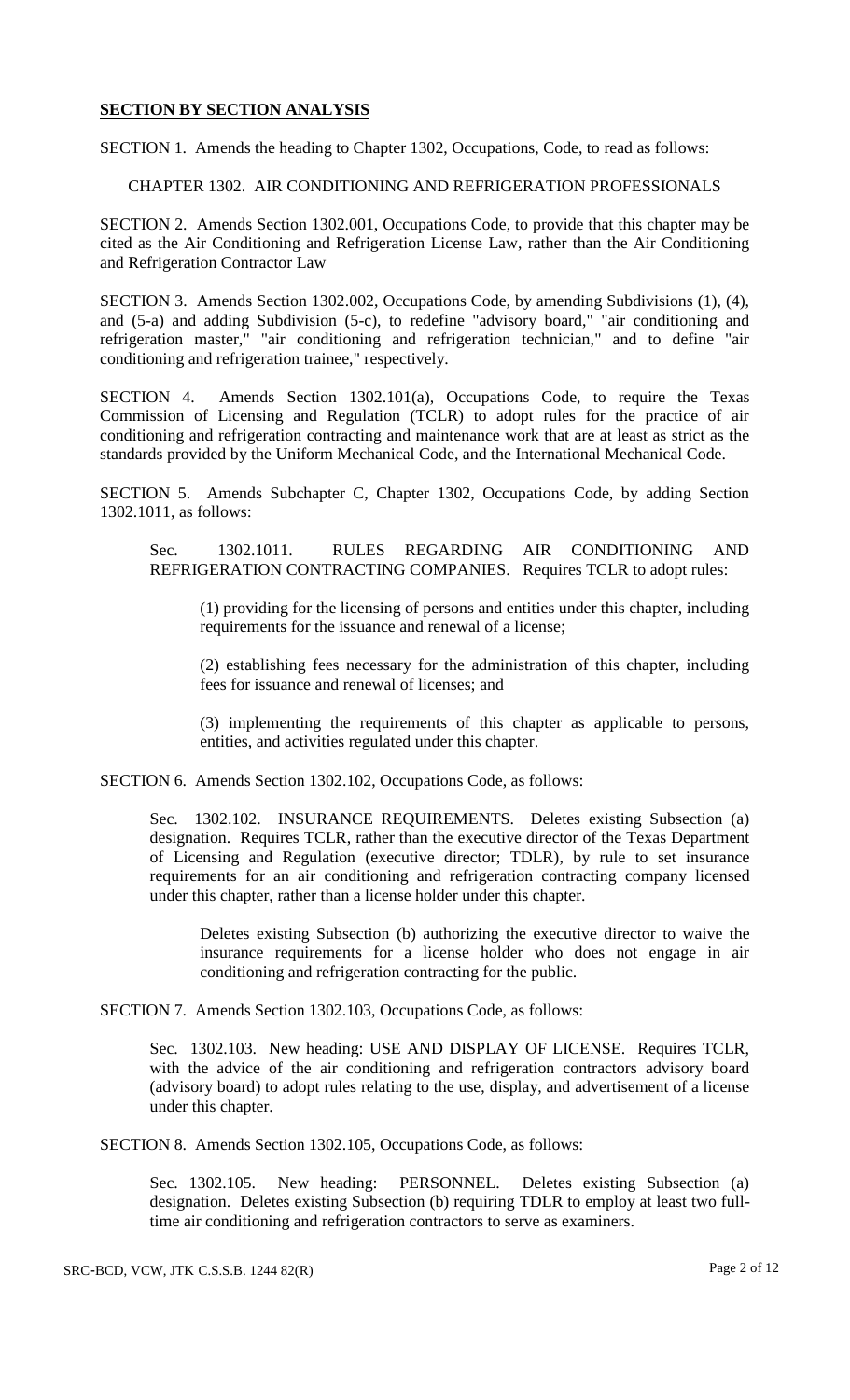SECTION 9. Amends Section 1302.201, Occupations Code, to provide that the advisory board, rather than the air condition and refrigeration contractors advisory board, consists of seven members appointed by the presiding officer of TCLR, with TCRL's approval, and two ex officio nonvoting members.

SECTION 10. Amends Section 1302.202, Occupations Code, as follows:

Sec. 1302.202. APPOINTED MEMBERS. (a) Requires that each appointed advisory board member, except for the public member, be experienced in the design, installation, construction, maintenance, service, repair, or modification of equipment used for environmental air conditioning, commercial refrigeration, or process cooling or heating. Requires the appointed members, other than the public member, to meet certain conditions, including:

- (1)-(2) Makes no changes to these subdivisions; and
- (3) four members to be full-time licensed air conditioning and refrigeration masters, rather than contractors, who meet certain conditions.

(b) Requires that at least one advisory board member under Subsection (a)(3) be an air conditioning and refrigeration master who employs organized labor. Deletes existing text requiring at least one appointed advisory board member be an air conditioning and refrigeration contractor who employs organized labor and at least two appointed members be air conditioning and refrigeration contractors who are licensed engineers. Makes conforming changes.

SECTION 11. Amends the heading to Chapter F, Chapter 1302, Occupations Code, to read as follows:

# SUBCHAPTER F. AIR CONDITIONING AND REFRIGERATION MASTER

SECTION 12. Amends Section 1302.251, Occupations Code, as follows:

Sec. 1302.251. LICENSE REQUIRED. (a) Prohibits a person from engaging in air conditioning and refrigeration contracting unless the person holds an air conditioning and refrigeration master license under this subchapter or Subchapter G (Municipal Licensing and Regulation).

(b) Provides that a master license issued under this subchapter is valid throughout the state.

SECTION 13. Amends Section 1302.252, Occupations Code, as follows:

Sec. 1302.252. New heading: REQUIREMENT FOR AIR CONDITIONING AND REFRIGERATION MASTER LICENSE. (a) Authorizes an air conditioning and refrigeration master to engage in air conditioning and refrigeration contracting only for an air conditioning and refrigeration contracting company licensed under Subchapter G or M. Deletes existing text requiring an air conditioning and refrigeration contracting company to employ full-time in each permanent office a license holder who holds an appropriate license assigned to that company.

(b) Authorizes an air conditioning and refrigeration master to assign the master's license to only one air conditioning and refrigeration contracting company and to only one permanent office of that company. Deletes existing text prohibiting a company that does not employ a license holder as required by Subsection (a), at the time a contract for air conditioning and refrigeration contracting services is signed and at the time the services are performed, from collecting a fee or otherwise enforcing the contract.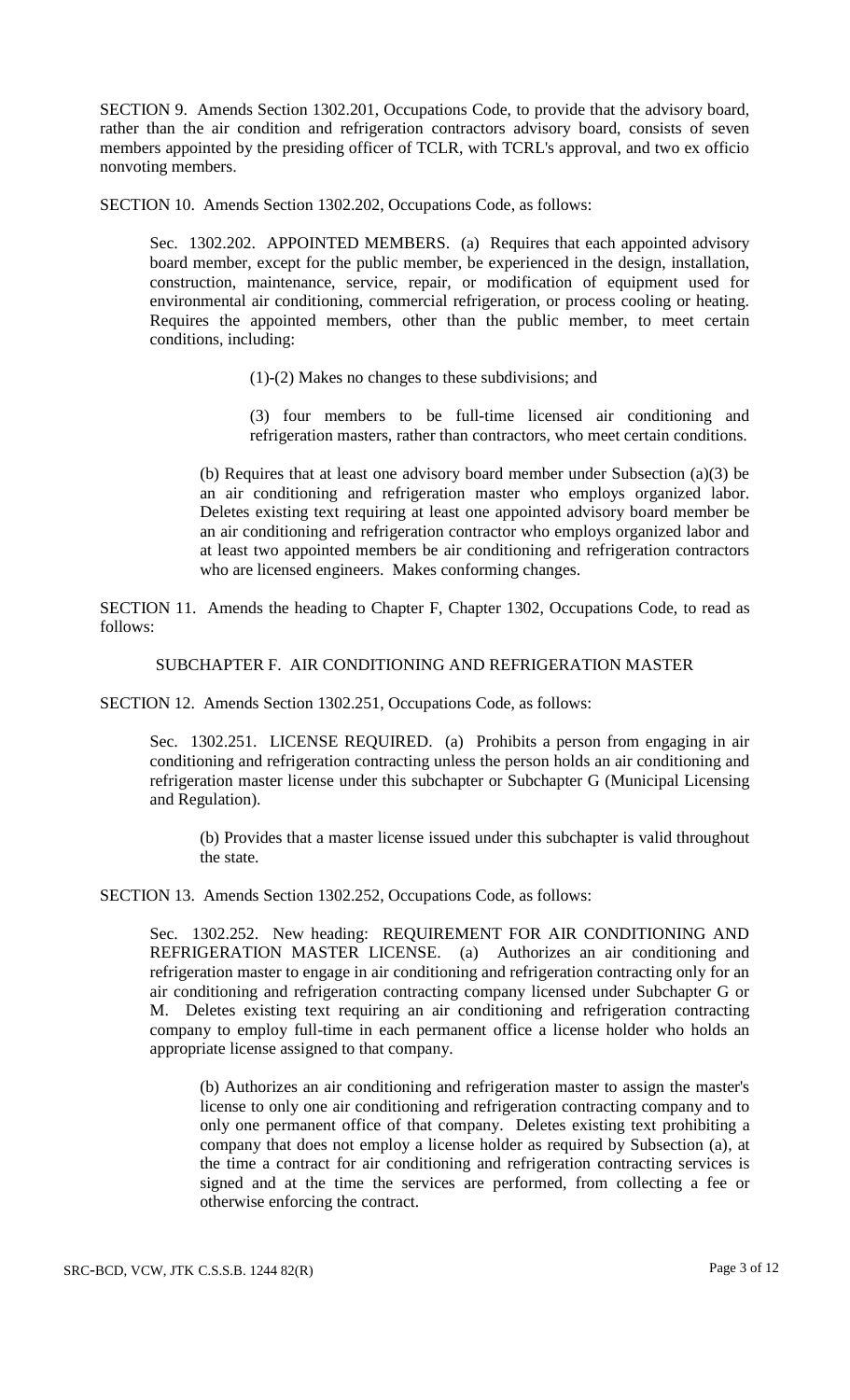SECTION 14. Amends Section 1302.253(a), Occupations Code, to require the executive director to issue a Class A or Class B air conditioning and refrigeration master license, rather than air conditioning and refrigeration contractor license.

SECTION 15. Amends Section 1302.254(a), Occupations Code, to require an air conditioning and refrigeration master license, rather than an air conditioning and refrigerating contractor license, to be endorsed with one or both an environmental air conditioning endorsement or a commercial refrigeration and process cooling or heading endorsement.

SECTION 16. Amends Section 1302.255, Occupations Code, as follows:

Sec. 1302.255. ELIGIBILITY REQUIREMENTS. (a) Requires that an applicant for a license under this subchapter, rather than this chapter, be at least 18 years old, and have held a technician license for at least 36 months in the preceding 48 months under the supervision of a licensed air conditioning and refrigeration master or contractor, rather than have at least 36 months of practical experience with the tools of the trade in the preceding five years.

(a-1) Authorizes an applicant who has equivalent experience in another state or who held an equivalent license in another state to receive credit for the experience as determined by the executive director.

(b) Authorizes an applicant, notwithstanding the requirements of Subsection (a)(2), rather than for purposes of determining an applicant's practical experience under Subsection (a)(2), to satisfy a portion of the practical experience requirement as provided by Subsection (c).

(c) Authorizes an applicant who obtains a degree or diploma or completes a certification program from an institution of higher education that holds a certificate of authority by the Texas Higher Education Coordinating Board (THECB), or an equivalent governing body in another state as approved by the executive director, to satisfy a portion of the practical experience requirement as follows:

(1) completing a four-year degree or diploma in air conditioning engineering or technology, refrigeration engineering or technology, or mechanical engineering is equivalent to 24 months, rather than two years, of practical experience;

(2) completing a two-year associate's degree, a two-year diploma, or a two-year certification program primarily focused on air conditioning and refrigeration-related work is equivalent to 12 months of practical experience;

(3) completing a one-year certification program, or a program of at least two semesters, in air conditioning and refrigeration-related work is equivalent to six months of practical experience; and

(4) completing a program resulting in another applicable degree, diploma, or certification is required to be equivalent to the amount of practical experience determined by TDLR under TCLR rule.

Deletes existing text authorizing an applicant to satisfy a portion of the practical experience requirement by a degree or diploma in air conditioning engineering, refrigeration engineering, or mechanical engineering is equivalent to two years of practice experience if the degree or diploma is from an institution of higher education; and the institution's program is approved by the Texas Board of Professional Engineers for the purpose of licensing engineers.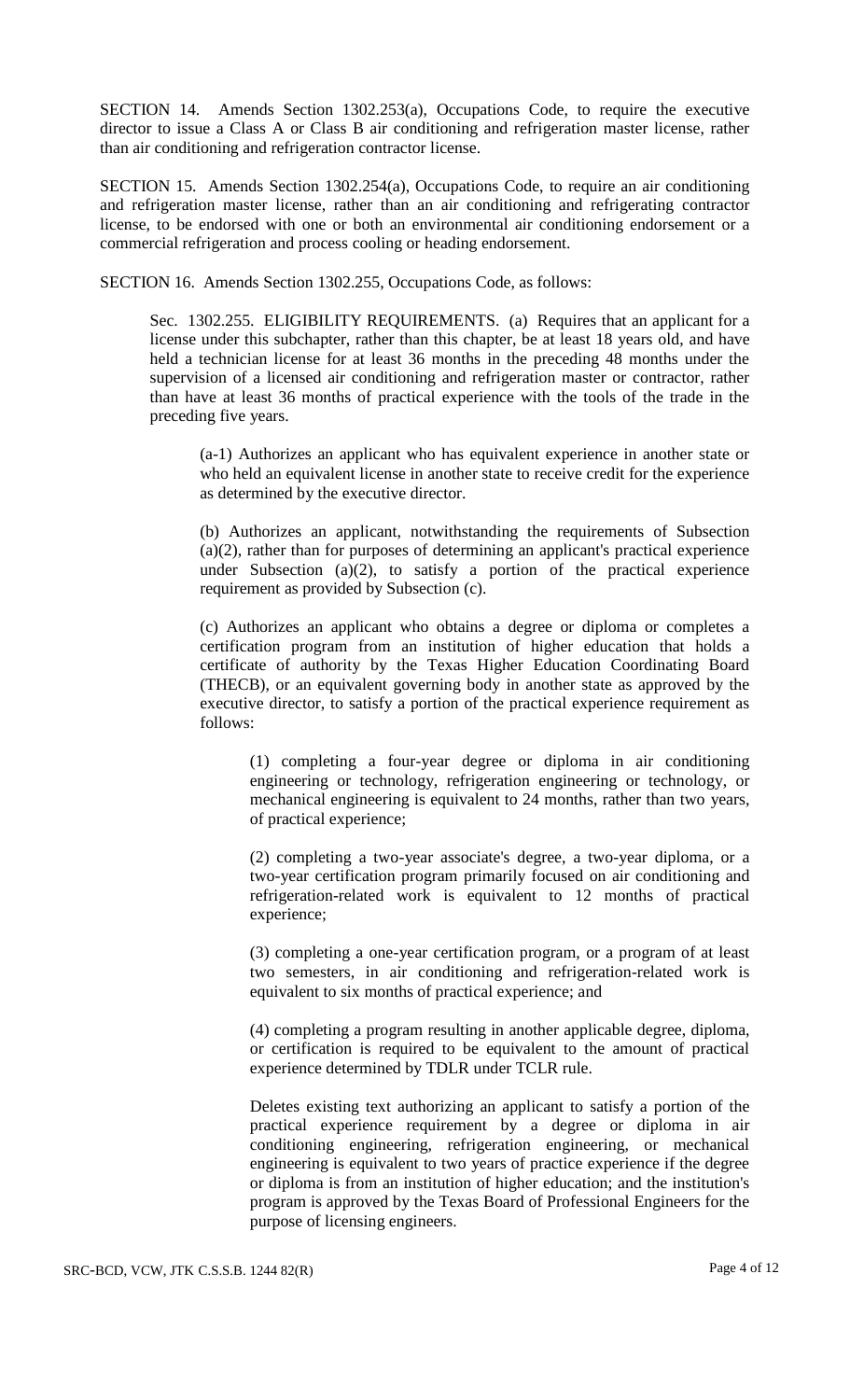(d) Provides that every 2,000 hours of on-the-job training in an air conditioning and refrigeration apprenticeship program registered with the United States Department of Labor Office of Apprenticeship is equivalent to 12 months of practical experience under Subsection (a)(2).

(e) Provides that, notwithstanding the requirements of Subsection  $(a)(2)$ , each of the following qualifies as practical experience for purposes of satisfying the 36 month requirement:

(1) verified military service in which the person was trained in or performed air conditioning and refrigeration-related work as part of the person's military occupational specialty; and

(2) experience performing air conditioning and refrigeration-related work as described by Section 1302.055, 1302.056, or 1302.057 or while employed by a governmental entity.

SECTION 17. Amends Sections 1302.256(a) and (c), Occupations Code, as follows:

(a) Requires an applicant for an air conditioning and refrigeration master license to submit a verified application on a form prescribed by the executive director. Makes a conforming and nonsubstantive change.

(c) Requires that the application be accompanied by a statement containing evidence satisfactory to the executive director of the applicant's practical experience required by Section  $1302.255(a)(2)$ , and the required fees, rather than the required examination fee.

SECTION 18. Amends Section 1302.257(b), Occupations Code, to require the executive director to prescribe the method and content of an examination administered under this subchapter, rather than chapter, and to set compliance requirements for the examination.

SECTION 19. Amends Section 1302.260, Occupations Code, as follows:

Sec. 1302.260. ISSUANCE AND TERM OF LICENSE. (a) Requires TDLR to issue an air conditioning and refrigeration master license to an applicant who submits a verified application, passes the applicable examination, meets the requirements of this chapter and rules adopted under this chapter, and pays the required fees.

(b) Provides that a license issued under this chapter expires on the first anniversary of the date of issuance, rather than provides that a license issued under this chapter expires at the end of the license period set by TCLR.

Deletes existing text requiring the executive director, on payment of the license fee, to issue an air conditioning and refrigeration contractor license to an applicant who meets the requirements of this subchapter, provides evidence of insurance coverage required by the executive director in accordance with this chapter; and passes the applicable examination.

SECTION 20. Amends Section 1302.262, Occupations Code, as follows:

Sec. 1302.262. NOTICE TO MUNICIPALITIES. (a) Requires a person or entity that obtains a license under this subchapter or Subchapter M, to provide a notice to the municipal authority that enforces air conditioning and refrigeration contracting regulations in the municipality in which the person or entity engages in air conditioning and refrigeration contracting. Makes a nonsubstantive change.

(b) Makes a conforming change.

(c) Makes a conforming and a nonsubstantive change.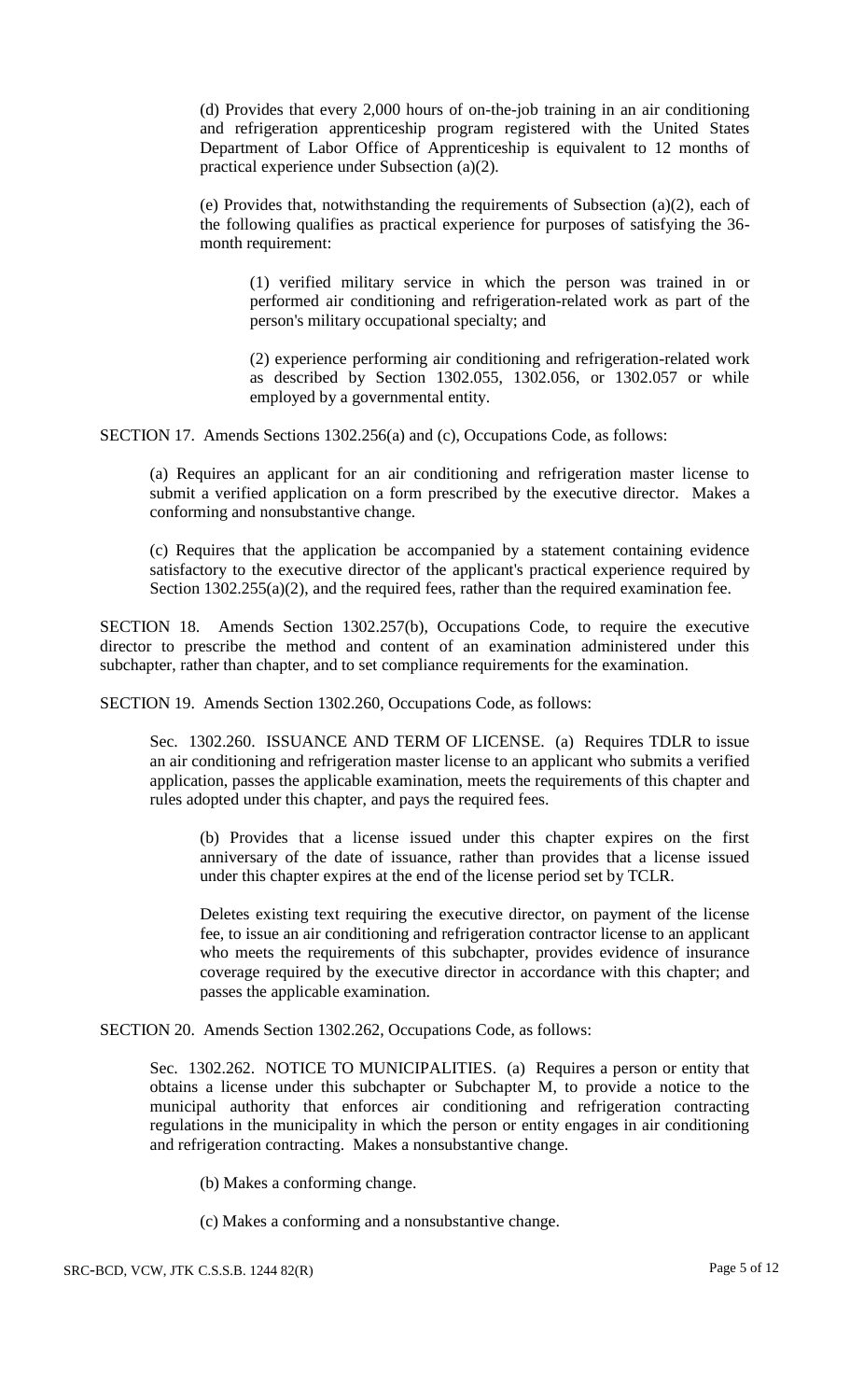SECTION 21. Amends Section 1302.263, Occupations Code, as follows:

Sec. 1302.263. New heading: LIMITATION ON LICENSE HOLDER. Prohibits a person licensed under this subchapter, rather than chapter, from:

(1) Makes a nonsubstantive change;

(2) using the services of a person who is not a licensed, air conditioning and refrigeration master, a licensed air conditioning and refrigeration technician, or a licensed air conditioning and refrigeration trainee to assist rather than a person who is not a registered technician or a licensed air conditioning and refrigeration contractor, in the performance of air conditioning and refrigeration maintenance work; or

(3) working with a person or entity that is not a licensed air conditioning and refrigeration contracting company in the performance of air conditioning and refrigeration contracting.

SECTION 22. Amends Section 1302.301, Occupations Code, to provide that an air conditioning and refrigeration master or similarly titled contractor license or air conditioning and refrigeration contracting company license issued by a municipality of this state and that complies with the requirements of this subchapter is valid under the terms of the license within the municipality.

SECTION 23. Amends Section 1302.302, Occupations Code, as follows:

Sec. 1302.302. New heading: MUNICIPAL MASTER LICENSE: ELIGIBILITY REQUIREMENTS. Requires an applicant for a municipal master or similarly titled contractor license to meet certain criteria.

SECTION 24. Amends Section 1302.303(a), Occupations Code, to authorize a municipality to by ordinance adopt and enforce standards for air conditioning and refrigeration masters or similarly titled contractors and for air conditioning and refrigeration contracting companies that are consistent with the standards established under this chapter.

SECTION 25. Amends Section 1302.452(a), Occupations Code, to authorize a municipal or county official to issue a citation to an air conditioning and refrigeration contracting company that engages in air conditioning and refrigeration contracting without complying with Section 1302.602, rather than Section 1302.252.

SECTION 26. Amends Section 1302.453(a), Occupations Code, to provide that a person commits an offense if the person knowingly engages in air conditioning and refrigeration contracting without holding a license issued under this chapter; knowingly engages in air conditioning and refrigeration maintenance work without holding a license issued under this chapter; or purchases a refrigerant or equipment containing a refrigerant in this state in violation of Section 1302.353, 1302.355, or 1302.356. Makes a nonsubstantive change.

SECTION 27. Amends Section 1302.501, Occupations Code, as follows:

Sec. 1302.501. New heading: LICENSE REQUIRED. (a) Prohibits a person from acting or offering to act as an air conditioning and refrigeration technician unless the person is licensed, rather than registered, under this subchapter.

(b) Provides that an air conditioning and refrigeration technician license is valid throughout the state, rather than provides that a registration is valid throughout the state.

SECTION 28. Amends Section 1302.503, Occupations Code, as follows:

Sec. 1302.503. New heading: SUPERVISION REQUIREMENTS FOR TECHNICIANS. Requires an air conditioning and refrigeration technician to be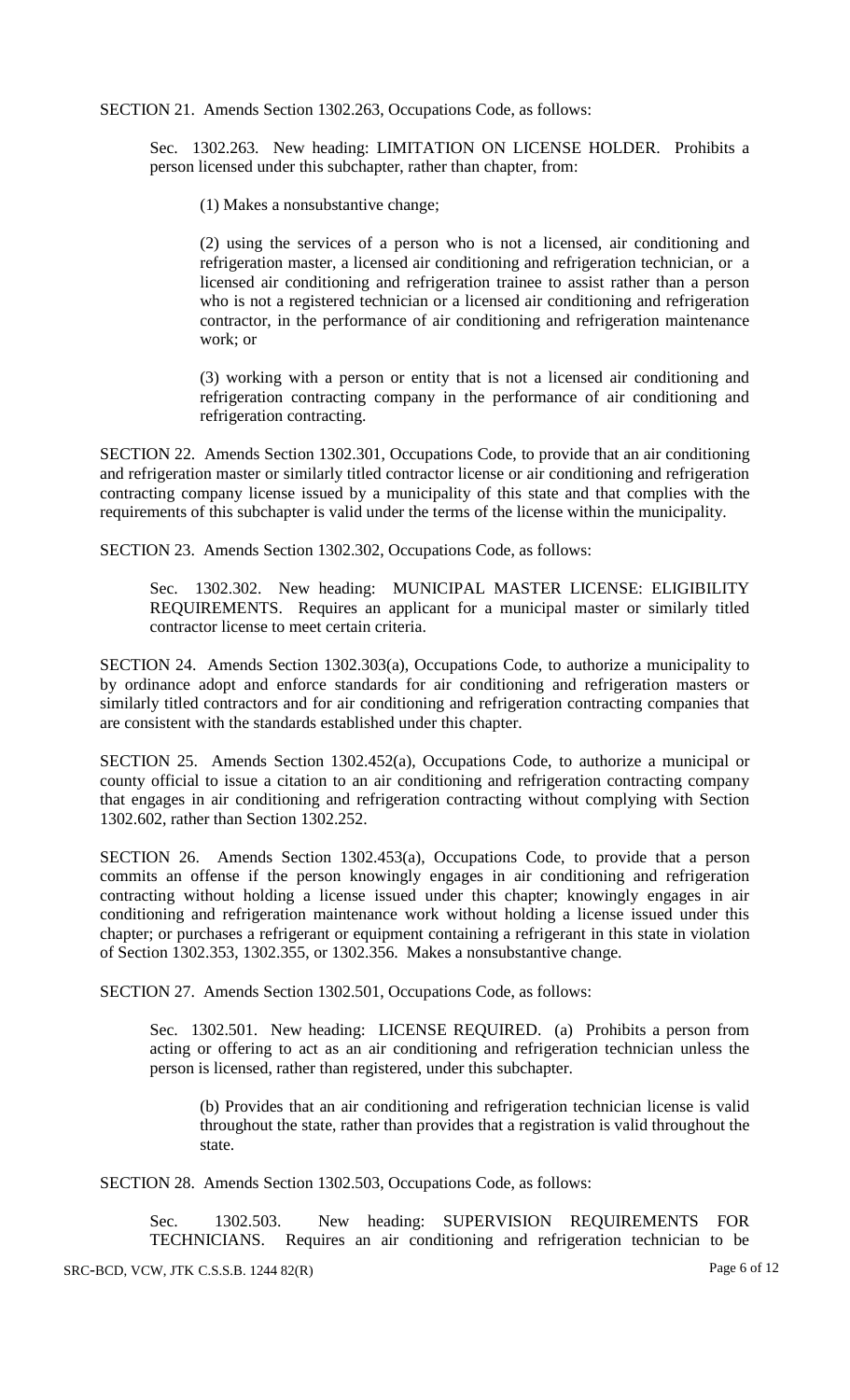supervised by an air conditioning and refrigeration master, rather than contractor, licensed under this chapter.

SECTION 29. Amends Subchapter K, Chapter 1302, Occupations Code, by adding Section 1302.5035, as follows:

Sec. 1302.5035. ELIGIBILITY REQUIREMENTS. (a) Requires an applicant for a license under this subchapter to:

(1) be at least 18 years old; and

(2) have at least 12 months of practical experience in air conditioning and refrigeration maintenance in the preceding 24 months under the supervision of a licensed air conditioning and refrigeration master or contractor.

(b) Authorizes an applicant, notwithstanding the requirements of Subsection (a)(2), to satisfy a portion of the practical experience requirement, as provided by Subsection (c).

(c) Authorizes an applicant who obtains a degree or diploma or completes a certification program from an institution of higher education that holds a certificate of authority issued by THECB, or an equivalent governing body in another state as approved by the executive director, to satisfy a portion of the practical experience requirement, as follows:

(1) completing a four-year degree or diploma in air conditioning engineering or technology, refrigeration engineering or technology, or mechanical engineering is equivalent to 24 months of practical experience;

(2) completing a two-year associate's degree, a two-year diploma, or a two-year certification program primarily focused on air conditioning and refrigeration-related work is equivalent to 12 months of practical experience; and

(3) completing a one-year certification program, or a program of at least two semesters, in air conditioning and refrigeration-related work is equivalent to six months of practical experience.

(d) Provides that every 2,000 hours of on-the-job training in an air conditioning and refrigeration apprenticeship program registered with the United States Department of Labor Office of Apprenticeship is equivalent to 12 months of practical experience under Subsection (a)(2).

(e) Provides that, notwithstanding the requirements of Subsection (a)(2), each of the following qualifies as practical experience for purposes of satisfying the 12 month requirement:

(1) verified military service in which the person was trained in or performed air conditioning and refrigeration-related work as part of the person's military occupational specialty; and

(2) experience performing air conditioning and refrigeration-related work as described by Section 1302.055, 1302.056, or 1302.057 or while employed by a governmental entity.

SECTION 30. Amends Section 1302.504, Occupations Code, as follows:

Sec. 1302.504. APPLICATION; FEE (a) Requires an applicant for an air conditioning and refrigeration technician license to submit a verified application on a form prescribed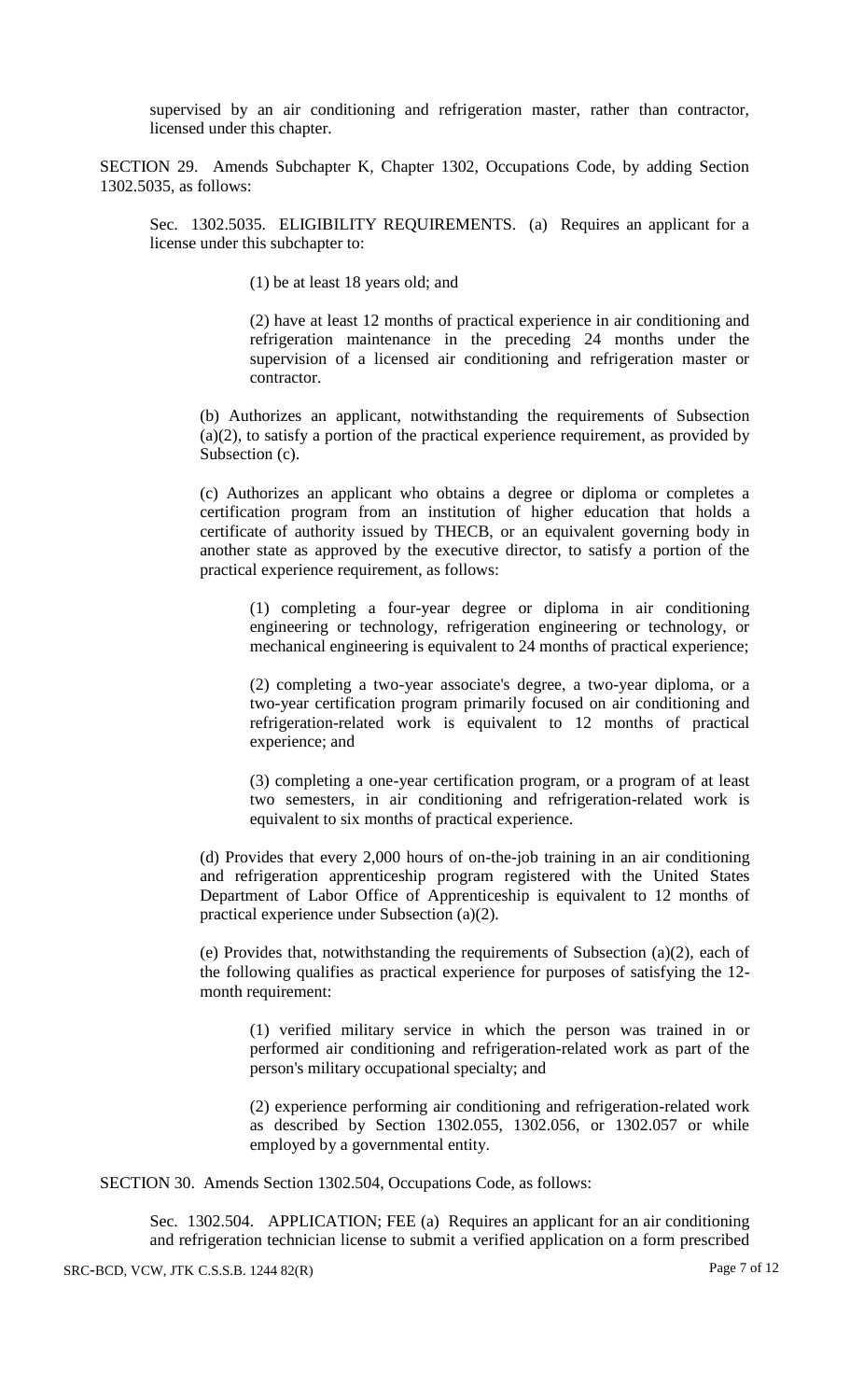by the executive director, rather than requiring an applicant for registration to submit an application on a form prescribed by TCLR.

(b) Requires that a completed application be accompanied by:

(1) a statement containing evidence satisfactory to TDLR of the applicant's practical experience; and

(2) the required fees, rather than the application fee.

SECTION 31. Amends Subchapter K, Chapter 1302, Occupations Code, by adding Section 1302.5045, as follows:

Sec. 1302.5045. EXAMINATIONS. Requires the executive director to prescribe an examination for an air conditioning and refrigeration technician license, including the method, content, and compliance requirements.

SECTION 32. Amends Section 1302.505, Occupations Code, as follows:

Sec. 1302.505. ISSUANCE AND TERM OF REGISTRATION. (a) Requires TDLR to issue an air conditioning and refrigeration technician license to an applicant who:

(1) submits a verified application;

(2) passes the applicable examination;

(3) meets the requirements of this chapter and rules adopted under this chapter; and

(4) pays the required fee, rather than requiring TDLR, on receipt of a completed application, to register an applicant who meets the requirements of this subchapter.

(b) Provides that a license issued under this subchapter is valid for one year from the date of issuance, rather than providing that a registration is valid for one year from the date of issuance.

SECTION 33. Amends Subchapter K, Chapter 1302, Occupations Code, by adding Section 1302.509, as follows:

Sec. 1302.509. LIMITATIONS ON LICENSE HOLDER. Prohibits a person licensed under this subchapter from:

(1) performing, offering to perform, or attempting to perform an act that is defined as the practice of engineering under Chapter 1001 (Engineers), unless the person holds a license under that chapter; regulated under Chapter 113 (Liquefied Petroleum Gas), Natural Resources Code, unless the person holds a license under that chapter or is exempt by a rule adopt under that chapter; or defined as plumbing under Chapter 1301 (Plumbers);

(2) assisting a person who is not a licensed air conditioning and refrigeration master in the performance of air conditioning and refrigeration maintenance work; or

(3) working with a person or entity that is not a licensed air conditioning and refrigeration contracting company in the performance of air conditioning and refrigeration maintenance work.

SECTION 34. Amends Chapter 1302, Occupations Code, by adding Subchapter L, as follows: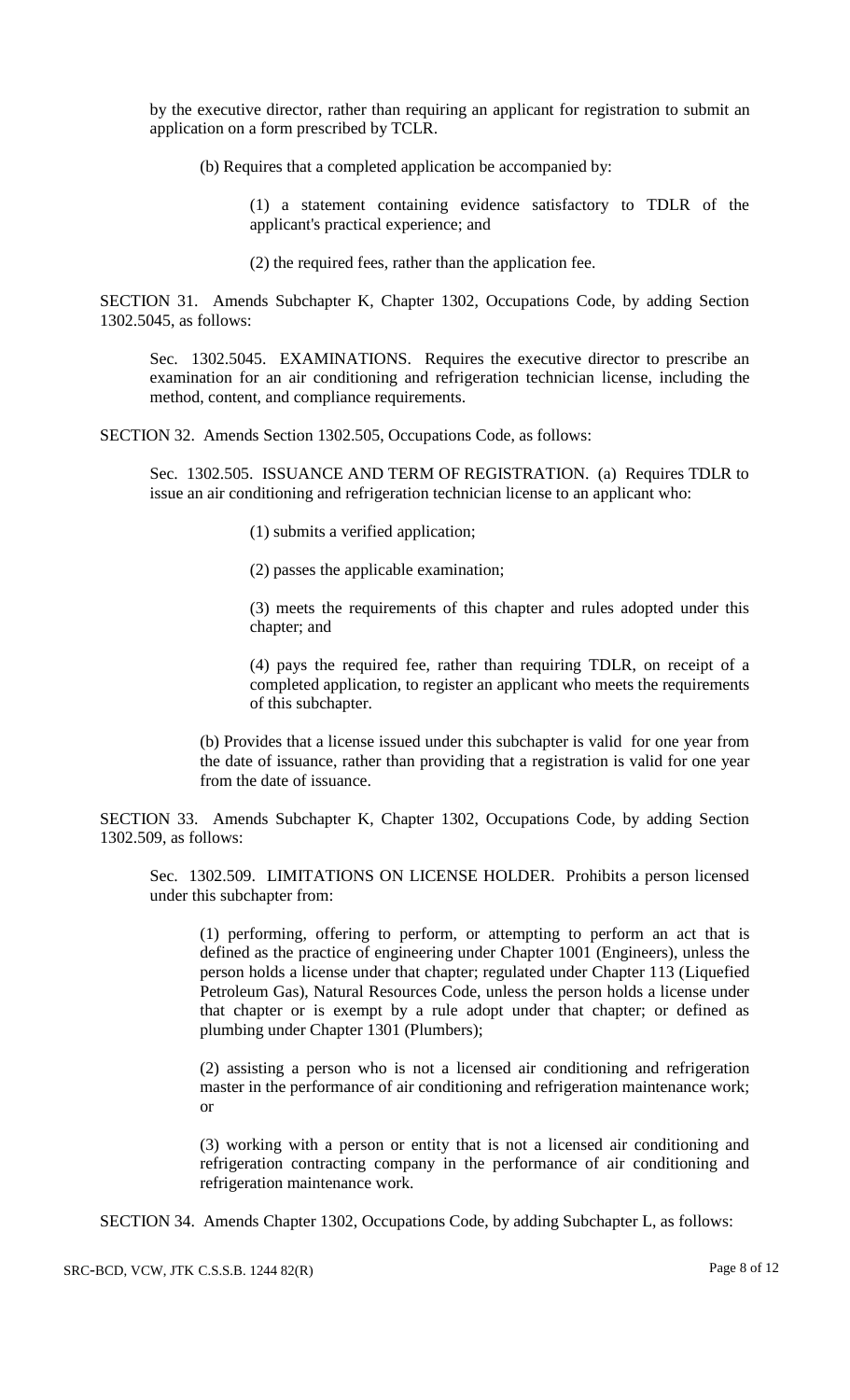#### SUBCHAPTER L. AIR CONDITIONING AND REFRIGERATION TRAINEES

Sec. 1302.551. LICENSE REQUIRED. (a) Prohibits a person from acting or offering to act as an air conditioning and refrigeration trainee unless the person is licensed under this subchapter.

(b) Provides that an air conditioning and refrigeration trainee license is valid throughout the state.

Sec. 1302.552. SUPERVISION REQUIREMENTS FOR TRAINEES. Requires an air conditioning and refrigeration trainee to be supervised by an air conditioning and refrigeration master licensed under this chapter.

Sec. 1302.553. ELIGIBILITY REQUIREMENTS. (a) Requires that an applicant for a license under this subchapter be at least 18 years old.

(b) Provides that practical experience or an examination is not required for a trainee license.

Sec. 1302.554. APPLICATION; FEES. (a) Requires an applicant for an air conditioning and refrigeration trainee license to submit an application on a form prescribed by the executive director.

(b) Requires that the completed application be accompanied by the required fees.

Sec. 1302.555. ISSUANCE AND TERM OF REGISTRATION. (a) Requires TDLR to issue an air conditioning and refrigeration trainee license to an applicant who:

> (1) submits a verified application on a form prescribed by the executive director;

> (2) meets the requirements of this chapter and rules adopted under this chapter; and

(3) pays the required fees.

(b) Provides that a license issued under this subchapter is valid for one year from the date of issuance.

Sec. 1302.556. TEMPORARY LICENSE. Requires the executive director to issue on request by an applicant a temporary license that expires on the 21st after the date of issuance to an applicant who meets the qualifications for a temporary license under TCLR rule.

Sec. 1302.557. LIMITATIONS ON LICENSE HOLDER. Prohibits a person licensed under this subchapter from:

(1) performing, offering to perform, or attempting to perform an act that is defined as the practice of engineering under Chapter 1001, unless the person holds a license under that chapter; regulated under Chapter 113, Natural Resources Code, unless the person holds a license under that chapter or is exempt by a rule adopted under that chapter; or defined as plumbing under Chapter 1301, unless the person holds a license under that chapter;

(2) assisting a person who is not a licensed air conditioning and refrigeration master in the performance of air conditioning and refrigeration maintenance work; or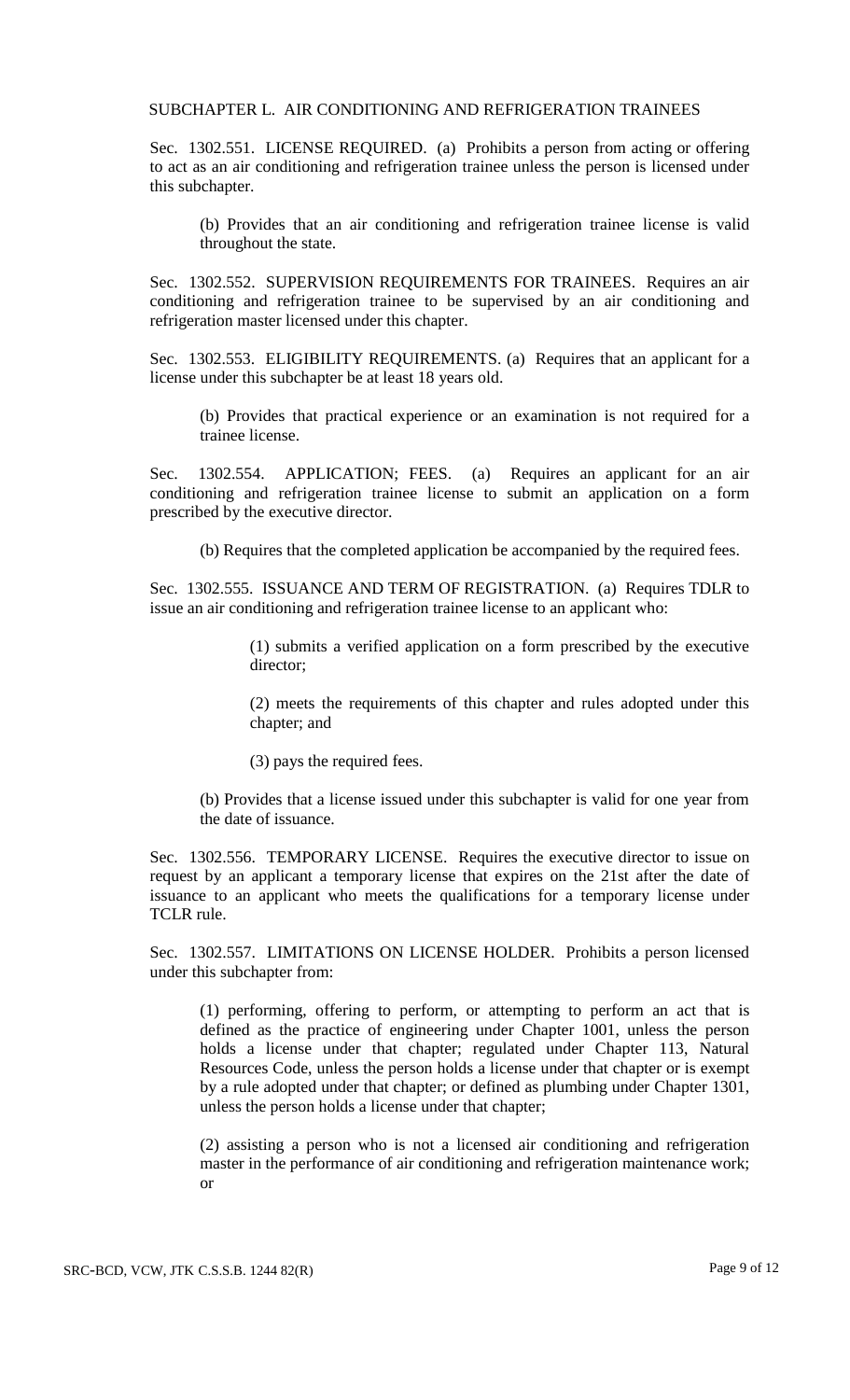(3) working with a person or entity that is not a licensed air conditioning and refrigeration contracting company in the performance of air conditioning and refrigeration maintenance work.

SECTION 35. Amends Chapter 1302, Occupations Code, by adding Subchapter M, as follows:

### SUBCHAPTER M. AIR CONDITIONING AND REFRIGERATION CONTRACTING COMPANY LICENSE REQUIREMENTS

Sec. 1302.601. LICENSE REQUIRED. (a) Prohibits a person or entity from operating an air conditioning and refrigeration contracting company unless the person or entity holds a contracting company license issued under this subchapter or Subchapter G.

(b) Provides that an air conditioning and refrigeration contracting company license issued under this subchapter is valid throughout the state.

Sec. 1302.602. REQUIREMENTS FOR AIR CONDITIONING AND REFRIGERATION CONTRACTING COMPANY. (a) Requires an air conditioning and refrigeration contracting company to employ full-time in each permanent office a licensed air conditioning and refrigeration master who holds an appropriate license assigned to that contracting company.

(b) Authorizes an air conditioning and refrigeration contracting company to engage in air conditioning and refrigeration contracting within the scope of the license of the air conditioning and refrigeration master assigned to that contracting company.

(c) Authorizes an air conditioning and refrigeration contracting company to subcontract a portion of a job that requires another professional or occupational license only to a person or entity that holds the required license.

(d) Prohibits an air conditioning and refrigeration contracting company that does not hold a contracting company license or does not employ a licensed air conditioning and refrigeration master as required by Subsection (a) at the time a contract for air conditioning and refrigeration contracting services is signed and at the time the services are performed from collecting a fee from a customer or otherwise enforcing the contract against a customer.

(e) Requires an air conditioning and refrigeration contracting company to maintain insurance at all time as required by TCLR by rule.

Sec. 1302.603. APPLICATION; FEE. (a) Requires an applicant for an air conditioning and refrigeration contracting company license to submit an application on a form prescribed by the executive director.

(b) Requires that the completed application be accompanied by the appropriate fees.

(c) Requires an applicant for an air conditioning and refrigeration contracting company to provide evidence of insurance coverage as required by TCLR by rule.

Sec. 1302.604. ISSUANCE AND TERM OF AIR CONDITIONING AND REFRIGERATION CONTRACTING COMPANY LICENSE. (a) Requires TDLR to issue an air conditioning and refrigeration contracting company license to an applicant that:

- (1) submits a verified application;
- (2) passes the applicable examination;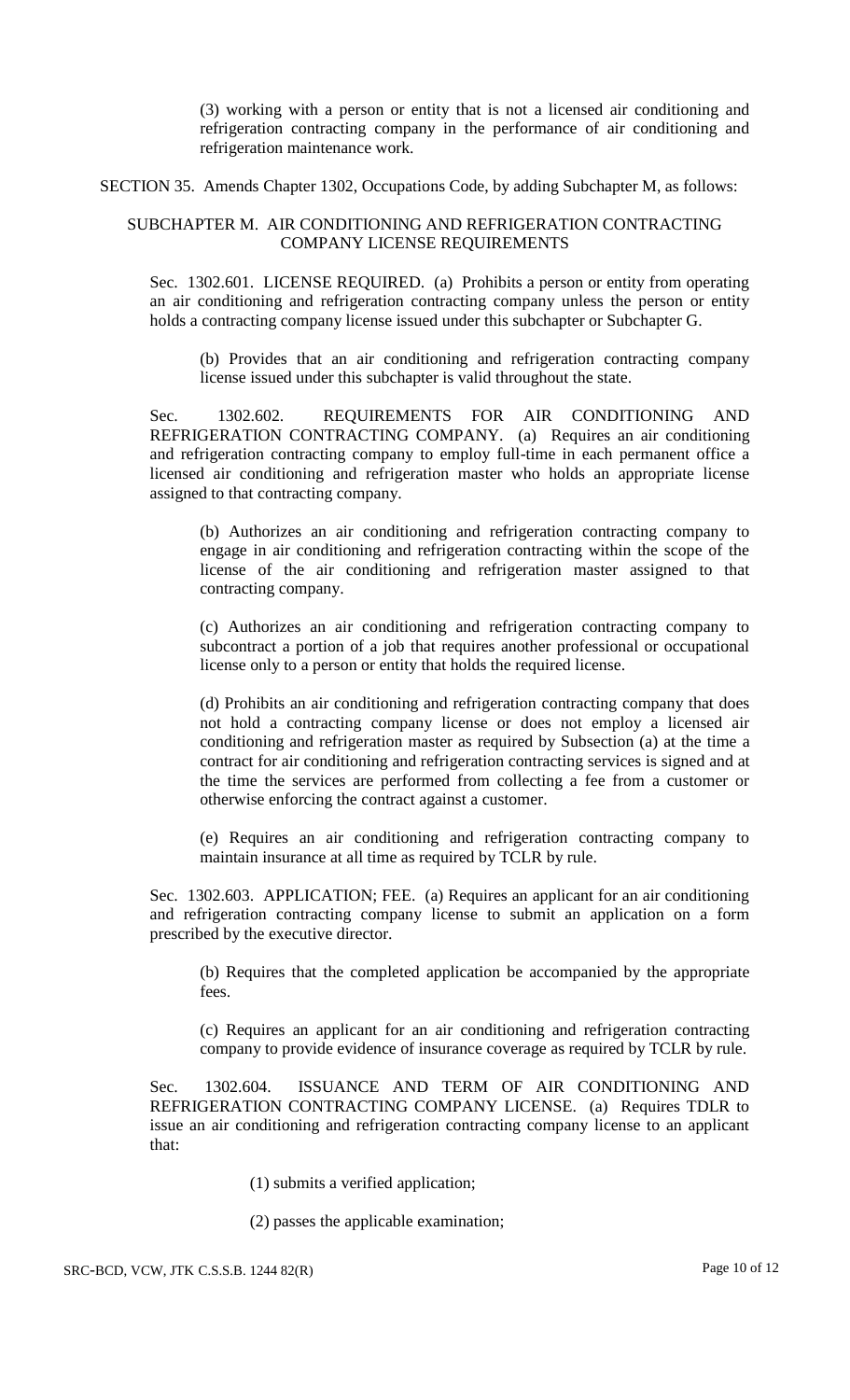(3) meets the requirements of this chapter and rules adopted under this chapter; and

(4) pays the required fees.

(b) Provides that a license issued under this subchapter expires on the first anniversary of the date of issuance.

Sec. 1302.605. TEMPORARY LICENSE. Authorizes TCLR by rule to provide for the issuance of a temporary air conditioning and refrigeration contracting company license to an applicant that:

(1) submits to the executive director an application on a form prescribed by the executive director; and

(2) pays the required fees.

Sec. 1302.606. LIMITATIONS ON LICENSE HOLDER. Prohibits a person or entity under this subchapter from:

(1) performing, offering to perform, or attempting to perform an act that is:

(A) defined as the practice of engineering under Chapter 1001, unless the person holds a license under that chapter;

(B) regulated under Chapter 113, Natural Resources Code, unless the person holds a license under that chapter or is exempt by rule adopted under that chapter; or

(C) defined as plumbing under Chapter 1301, unless the person holds a license under that chapter; or

(2) using the services of a person who is not a licensed air conditioning and refrigeration master, a licensed air conditioning and refrigeration technician, or a licensed air conditioning and refrigeration trainee to engage in air conditioning and refrigeration contracting or air conditioning and refrigeration maintenance work.

SECTION 36. Repealers: Sections 1302.002(5-b) (defining "air conditioning and refrigeration maintenance work") and (17) (defining "registered technician"), 1302.062 (No License Required For Certain Assistants), 1302.106 (Directory of License Holders), 1302.209 (Vote Required for Action), 1302.257(c) (relating to examinations being offered on a monthly basis as determined by the executive director), (d) (relating to the location of the examination), 1302.261 (Temporary License), 1302.502 (Rules), 1302.506 (Temporary Registration), 1302.507 (Renewal of Registration), and 1302.508 (Certified Technician), Occupations Code.

SECTION 37. (a) Requires TCLR, not later than February 1, 2012, to adopt rules to implement Chapter 1302, Occupations Code, as amended by this Act.

(b) Requires TCLR to adopt rules to convert and renew an air conditioning and refrigeration contractor license issued before March 1, 2012, to an air conditioning and refrigeration master license without imposing the additional eligibility requirements under Chapter 1302, Occupations Code, as amended by this Act.

(c) Requires TCLR to adopt rules to convert and renew an air conditioning and refrigeration registration or certification issued before march 1, 2012, to an air conditioning and refrigeration technician license without imposing the additional eligibility requirements under Chapter 1302, Occupations Code, as amended by this Act.